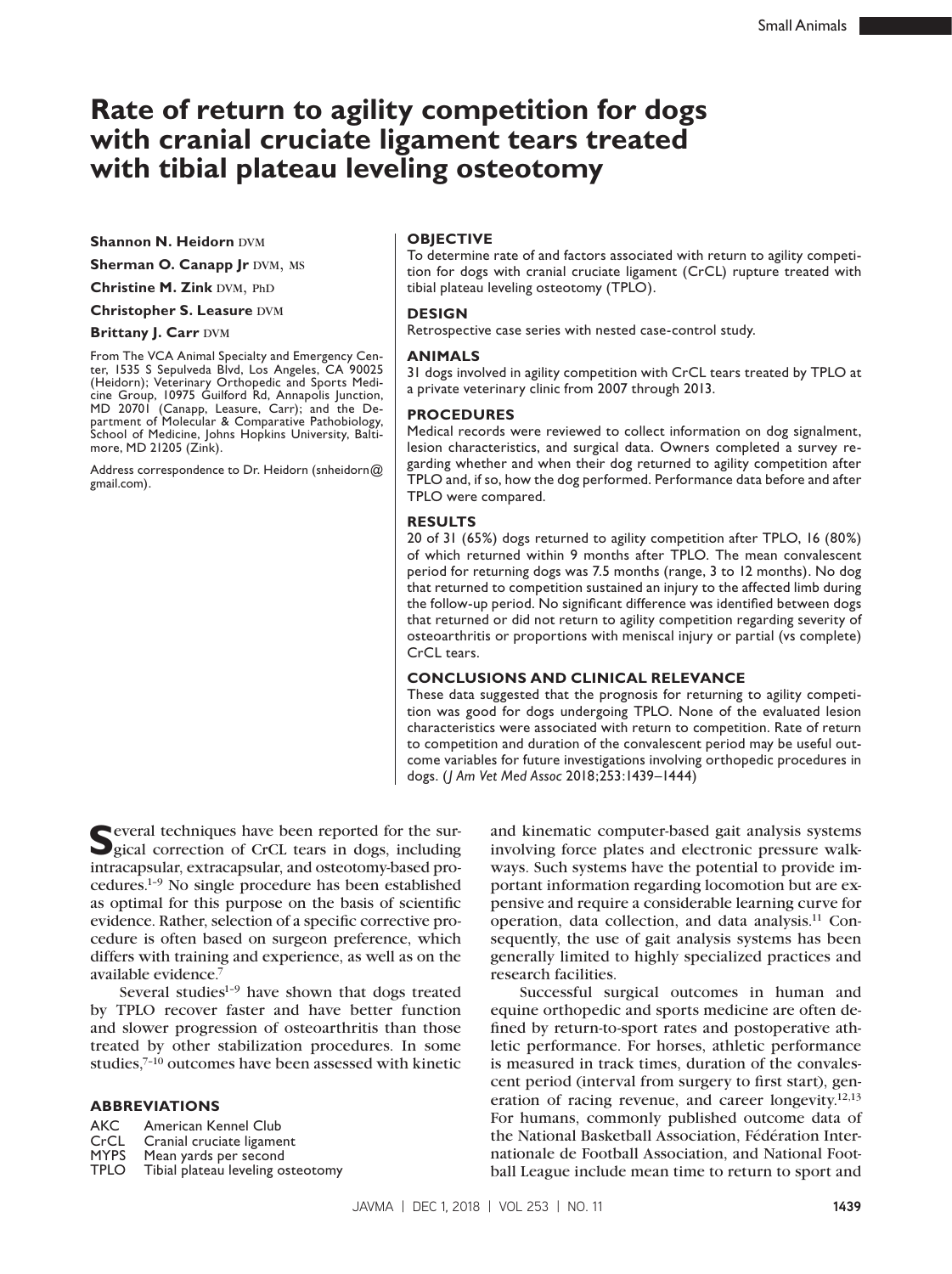sport-specific statistics.<sup>14-24</sup> Convalescent periods and return times are inexpensive and simple to measure and provide consistent quantitative measurements of clinical success after surgical correction for orthopedic disease.

Canine agility competition is an international sport in which human handlers direct dogs through obstacle courses designed by an agility judge. Dogs run the course off leash, while receiving visual and auditory commands from their handler, who guides them through the course sequence in a race for both time and accuracy.<sup>11,25</sup> Agility competition is becoming increasingly popular, with > 1 million active canine participants in events hosted in 2011 by the AKC alone.11 More than 12 organizations host canine agility events internationally.11,25,26

Agility competition involves speed, sharp turns, and jumps that can cause canine participants to sustain various injuries, including CrCL tears.25,26 In a previous study,25 1,627 dogs were followed during a season of agility training and competition. Overall, 33% of those dogs sustained an injury, and 12% (n  $= 169$ ) of injuries involved the stifle joint.<sup>25</sup> To the authors' knowledge, the rate of return to agility competition for dogs after surgical correction of orthopedic disease has not been reported, and this rate could provide a simple, objective measurement of postsurgical outcome.

The purpose of the study reported here was to determine whether dogs involved in agility competitions could return to competition after CrCL tear stabilization with TPLO. Specifically, we aimed to determine the rate of return to competition for affected dogs, mean duration of the convalescent period, factors associated with an inability to return to sport, and any complications that developed after return to competition. A secondary objective was to characterize specific factors that could be used to evaluate agility performance before and after surgery. We surmised that dogs would be able to return to agility competition within 10 months after TPLO and that they would safely compete without recurrence of injury to the affected limb.<sup>1</sup>

## **Materials and Methods**

### **Case selection criteria**

Medical records of dogs undergoing TPLO at a private veterinary practice from January 1, 2007, to December 31, 2013, were evaluated to identify dogs for inclusion in the study. Dogs were included if they had been actively participating in agility competitions (not just training) within the year prior to CrCL injury and surgery and their owners completed a prospectively administered follow-up questionnaire. A diagnosis of CrCL tear had been made on the basis of physical examination findings, including positive results of cranial drawer and tibial thrust tests, detection of stifle joint effusion on radiographs, and direct visual confirmation at the time of surgery.

## **Medical records review**

Medical records included physical examination findings and radiographs obtained at the time of TPLO and 30 to 90 days after surgery. Information obtained from the medical records included dog age, reproductive status, and body weight at the time of TPLO; whether clinical signs were unilateral or bilateral; meniscal integrity at surgery; whether the CrCL tear was partial or complete; severity of osteoarthritis as assessed via radiography at the time of surgery; postoperative complications; whether reinjury occurred after return to competition; and identity of the surgeon who had performed the procedure.

Severity of osteoarthritis in the affected limb had been recorded at the time of surgery, and the investigators (SNH, SOC, and CSL) used data from these recordings and associated radiographs to classify the grade of severity. Grading was based on a modified version of a previously reported scoring system<sup>27</sup> for arthritis formation as detected on preoperative radiographs as follows: none = no evidence of osteophyte formation or joint space narrowing, mild = possible osteophyte formation and joint space narrowing, moderate = definitive osteophyte formation and possible joint space narrowing, and severe = multiple osteophytes or large osteophytes and definitive joint space narrowing.

Postsurgical complications as identified through medical record review were classified as minor or major. Major complications were defined as those that required corrective surgery. Minor complications were defined as those that resolved without surgical intervention.

### **Surgical procedure**

All dogs underwent TPLO for stabilization of the affected stifle joint. All procedures were performed by 1 of 3 surgeons. Hydromorphone (0.1 mg/kg [0.45 mg/lb], IM) and midazolam hydrochloride (0.2 mg/ kg [0.09 mg/lb], IM) were administered as premedications. Anesthesia was induced with propofol (3 mg/kg [1.4 mg/lb], IV) and midazolam (0.2 mg/kg, IV). Anesthesia was maintained with isoflurane in oxygen and a constant rate infusion of fentanyl (10 to 15  $\mu$ g/kg/h [4.5 to 6.8  $\mu$ g/lb/h], IV). Cefazolin (22 mg/ kg [10 mg/lb], IV) was administered at the time of anesthetic induction and every 90 minutes thereafter.

After the affected limb was aseptically prepared for surgery, a craniomedial incision was made over the distal portion of the femur and proximal portion of the tibia. The cruciate ligaments and menisci were inspected and treated via miniarthrotomy or arthroscopy. If a partial CrCL tear was found, the torn portion of the ligament was debrided and the remaining portion was left in place. So-called bucket-handle meniscal tears were treated by caudal pole hemimeniscectomy. No meniscal release was performed. Routine TPLO was performed with and without a TPLO jig, $3$  depending on surgeon preference. The joint and surrounding tissues were copiously lavaged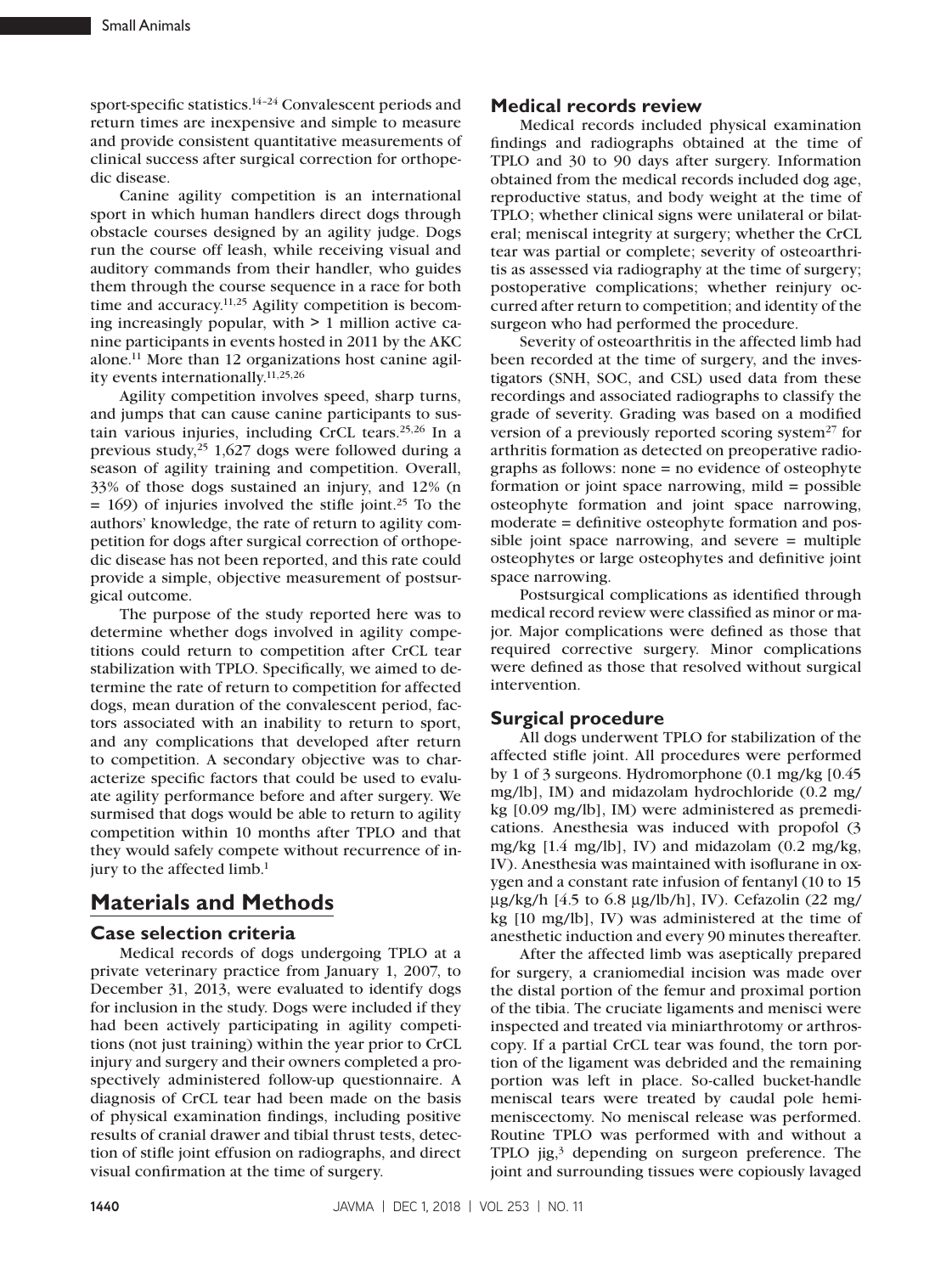and closed in layers. Postoperative radiography was performed to confirm appropriate implant placement and the tibial plateau angle.

Following surgery, dogs received hydromorphone  $(0.05 \text{ mg/kg} [0.02 \text{ mg/lb}]$ , IV, q 6 h) and cefazolin (22 mg/kg, IV, q 8 h) for 24 hours. They were then transitioned to tramadol (2 to  $4 \text{ mg/kg}$  [0.9 to 1.8 mg/lb], PO, q 8 h), cefpodoxime (7 to 10 mg/kg [3.2 to 4.5 mg/lb], PO, q 24 h), and an NSAID (carprofen, deracoxib, firocoxib, or meloxicam). All dogs were discharged from the hospital 24 hours after surgery. Activity was subsequently restricted to leash walks and passive range of motion exercises for 6 to 10 weeks. Recheck examination and radiography were performed monthly until radiographic union of the osteotomy was achieved.

## **Questionnaire**

Follow-up information regarding return to and performance in agility competition was prospectively obtained through an online questionnaire<sup>a</sup> sent to owners of included dogs via email on September 15, 2014, and closed for responses on September 15, 2015 (**Supplementary Appendix S1**, available at [avmajournals.avma.org/doi/suppl/10.2460/](http://avmajournals.avma.org/doi/suppl/10.2460/javma.253.11.1439) [javma.253.11.1439\)](http://avmajournals.avma.org/doi/suppl/10.2460/javma.253.11.1439). In development of this questionnaire, a list of variables for gauging performance in AKC agility competitions was derived on the basis of variables used in human and equine medicine and the structure of AKC agility competitions. These variables included MYPS in which the course was run, jump height of hurdle bars, and mean number of dropped bars per run. Owners were first asked whether their dog had returned to agility training. For those who answered yes, owners were then asked to report their dog's MYPS and jump heights before and after TPLO. They were also asked to report whether the mean number of dropped bars per run increased, decreased, or remained the same, compared with before surgery. Owners were not asked to report the method of data collection (memory vs written record). Owners who reported that their dogs had not returned to competition were contacted via a second email and asked to list the specific reason for the decision not to return their dog to agility competition.

### **Statistical analysis**

Analyses were performed with statistical software.<sup>b</sup> The rate of return to agility competition was calculated as the percentage of all included dogs that returned to agility competition. Dogs were classified by whether they had or had not returned to agility competition. Distributions of perioperative data (sex, meniscal injury, unilateral vs bilateral clinical signs, postoperative complications, complete vs partial CrCL tear, surgeon, and grade of osteoarthritis severity) were compared between the return and nonreturn groups by means of the  $\chi^2$  test. Values of  $P \le 0.05$  were considered significant.

For dogs in the return group, jump height and MYPS were determined before and after TPLO and are reported as mean  $\pm$  SD. Data for these variables were examined for normality with the Komogorov-Smirnov test; no statistical comparisons were performed.

## **Results**

### **Animals**

A total of 2,310 TPLO procedures were performed on 1,918 dogs during the 7-year study period. Seventy-three of those dogs were involved in agility competition and met all inclusion criteria, except for questionnaire completion. Questionnaires were completed for 31 of the 73 (42%) dogs, and those 31 dogs were included in the study.

Overall, 21 (68%) dogs were female (19 spayed and 2 sexually intact) and 10 (32%) were male (8 castrated and 2 sexually intact). Dogs included 4 Pembroke Welsh Corgis, 3 Labrador Retrievers, 3 Golden Retrievers, 2 Border Collies, 2 German Shepherd Dogs, 2 Brittany Spaniels, and 1 each of various other breeds or breed types (Rottweiler, Staffordshire Bull Terrier, Giant Schnauzer, Australian Cattle Dog, Schipperke, Doberman Pinscher, Portuguese Water Dog, Belgian Sheep Dog, Toy Poodle, Standard Schnauzer, Pointer mix, Bernese Mountain Dog, Cocker Spaniel, Fox Terrier, and Mastiff). Age at the time of TPLO ranged from 2.2 to 10.1 years. Body weight at this same point ranged from 4.5 to 84.1 kg (9.2 to 185.0 lb).

Mean and median interval from TPLO to questionnaire completion was 4.6 and 4 years, respectively (range, 1 to 8 years). Twenty (65%) dogs returned to competition (return group), and 11 (35%) did not return (nonreturn group). Mean follow-up period for the return group was 5.1 years (range, 2 to 8 years) and for the nonreturn group was 3.7 years (range, 1 to 7 years).

#### **Perioperative comparisons**

No difference was identified between the return and nonreturn groups with respect to age (mean ± SD,  $6.2 \pm 2.4$  and  $5.45 \pm 2.0$  years, respectively;  $P =$ 0.50) and body weight (mean  $\pm$  SD, 21.0  $\pm$  12.9 and  $25.0 \pm 8.0$  kg [46.2  $\pm$  28.4 and 55.0  $\pm$  17.6 lb], respectively; *P* = 0.50). Groups did not differ significantly (*P* = 0.57) with respect to proportions of females (12/20 [60%] vs 9/11 [82%], respectively) and males (8/20 [40%] vs 2/11 [18%], respectively).

Ten (50%) dogs in the return group had a partial CrCL tear, and the other 10 (50%) had a complete tear. For dogs in the nonreturn group, these numbers were 4 (36%) and 7 (64%), respectively. These distributions did not differ significantly  $(P = 0.47)$  between groups. Six (30%) dogs in the return group had bilateral CrCL tears (that were both repaired during the study period), as did 2 (18%) dogs in the nonreturn group ( $P = 0.47$ ). Six (30%) dogs in the return group and 4 (36%) dogs in the nonreturn group had concurrent meniscal injury at the time of TPLO  $(P = 0.72)$ .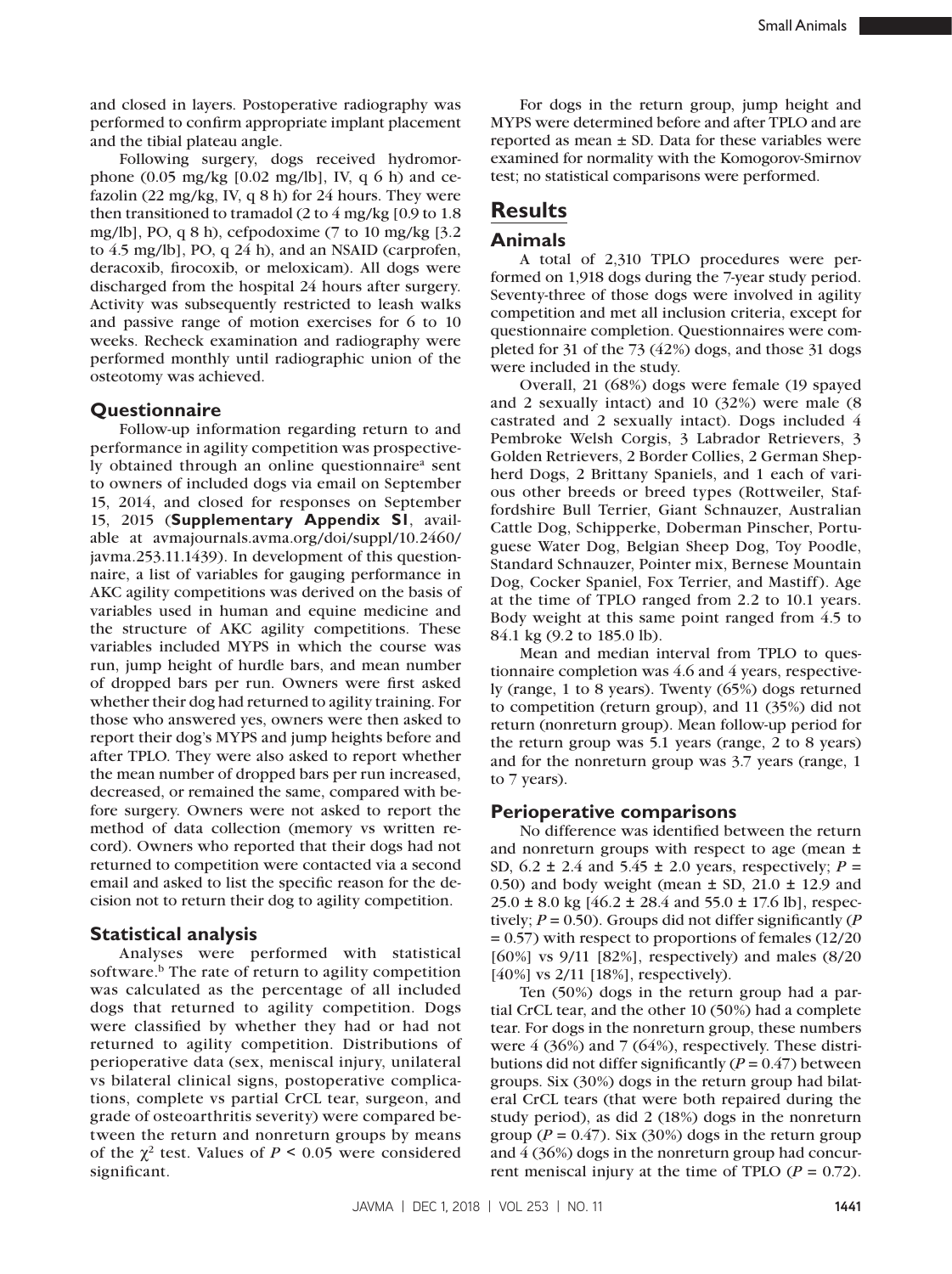Surgeon distribution was similar between the groups as well  $(P = 0.73)$ .

Sixteen (80%) dogs in the return group were classified as having mild osteoarthritis, and 2 (10%) dogs each were classified as having no or moderate osteoarthritis. In the nonreturn group, 8 (73%) dogs were classified as having mild osteoarthritis and 3 (25%) were classified as having moderate osteoarthritis. These distributions did not differ significantly  $(P = 0.28)$  between groups.

## **Outcome for dogs in the nonreturn group**

Owners of 6 of the 11 dogs in the nonreturn group decided not to enter them into competition because of factors unrelated to prior CrCL tears or TPLO. For 2 of these dogs, owners reported family changes that restricted their available time for retraining. Three owners indicated that they wanted to avoid risking injury to their dogs contralateral CrCL or to other limbs. The sixth dog had another concurrent orthopedic problem that prevented it from jumping well.

The remaining 5 dogs had returned to agility training but were not performing at their preinjury level, so their owners decided not to return them to agility competition. No evidence was available to establish that the lack of return to competition for these 5 dogs was definitively related to the previous CrCL tear or TPLO. No history of other orthopedic disease was identified in the medical record or via owner email correspondence to establish that the decrease in the ability to perform was unrelated to the previous CrCL tear or TPLO. Three of these dogs were reported to have participated in other activities, including rally and obedience competitions.

### **Outcome for dogs in the return group**

For the 6 dogs in the return group that had required bilateral CrCL repair, the calculated duration of the convalescent period was based on the total recovery time for both procedures. Sixteen of the 20 (80%) dogs in the return group returned to agility competition within 9 months after TPLO. Mean ± SD duration of the convalescent period for dogs in this group was  $7.5 \pm 2.7$  months (range, 3 to 12 months). No dog had a reported subsequent injury to the affected limb during the follow-up period.

Eighteen of 20 (90%) owners reported whether the mean number of bars that their dog dropped during agility competition before and after TPLO increased, decreased, or remained the same. Fourteen of 18 (78%) dogs had no change in mean number of dropped bars, 3 (17%) had a decrease, and 1 (6%) had an increase. Eight of 20 (40%) owners knew the MYPS for their dog, with a mean  $\pm$  SD preoperative value of  $4.9 \pm 1.5$  (range, 2.8 to 8) and postoperative value of  $4.8 \pm 1.5$  (range, 2.8 to 8.5). Four of these dogs had a similar to improved MPYS after TPLO, whereas the other 4 had a lower MPYS. Fourteen of

20 (70%) owners knew the jump height of their dog pre- and postoperatively. The mean ± SD preoperative value was  $17 \pm 6$  inches (range, 8 to 26 inches) and postoperative value was  $16 \pm 6$  inches (range, 8) to 24 inches). Nine dogs maintained the same preoperative jump height, and 5 had a decrease in jump height after TPLO.

## **Discussion**

For human athletes, the mean rate of return to sports involving pivoting and cutting (quick directional changes while running) movements at 12 months after anterior cruciate ligament reconstruction is reportedly as high as 64%.14,15,17,24,28,29 The reinjury rate for human athletes returning to a highimpact sport after such a procedure is between 6% and 9%.30–32 In the present study, a similar rate of return to agility competition (65%) was identified for dogs undergoing TPLO for treatment of cruciate ligament tears. Mean duration of the convalescent period for these dogs was 7.5 months, and no dog reportedly sustained reinjury to the affected limb.

To the authors' knowledge, no information has been published regarding factors associated with a dog's ability to return to agility competition after TPLO for a CrCL tear. In the present study, we evaluated factors known to influence return to sport and athletic performance in humans as well as previously characterized TPLO-related complications for associations with performance outcomes in dogs.

Studies $33,34$  have shown that humans with intact menisci and no cartilage damage are more likely to return to their preoperative performance level than those with substantial meniscal and cartilage defects. Similarly, TPLO-treated dogs with an intact meniscus in the affected limb have faster recovery times than TPLO-treated dogs with concurrent meniscal injury.2 Although a greater proportion of dogs that did not return to agility competition in the present study had a meniscal tear (36%), compared with the proportion for dogs that returned to competition (30%), this difference was not significant. The lack of a significant difference might have been attributable to the low number of dogs in both groups, or it could also be that treatment with meniscectomy was sufficient to restore adequate comfort and function in dogs with meniscal injury.

In a study<sup>35</sup> in which articular cartilage in dogs was examined after TPLO, complete and severe partial CCL tears were associated with more severe cartilage damage and osteoarthritis formation than early partial tears. We believed that the difference in osteoarthritis severity and CrCL tear completeness would therefore influence function of the stifle joint and affect the ability of dogs to return to agility competition. Although a greater proportion of dogs in the return group had partial CrCL tears (50%) than did dogs in the nonreturn group (36%) in the present study, this difference was not significant. The severity of osteoarthritis in the affected joint was also no different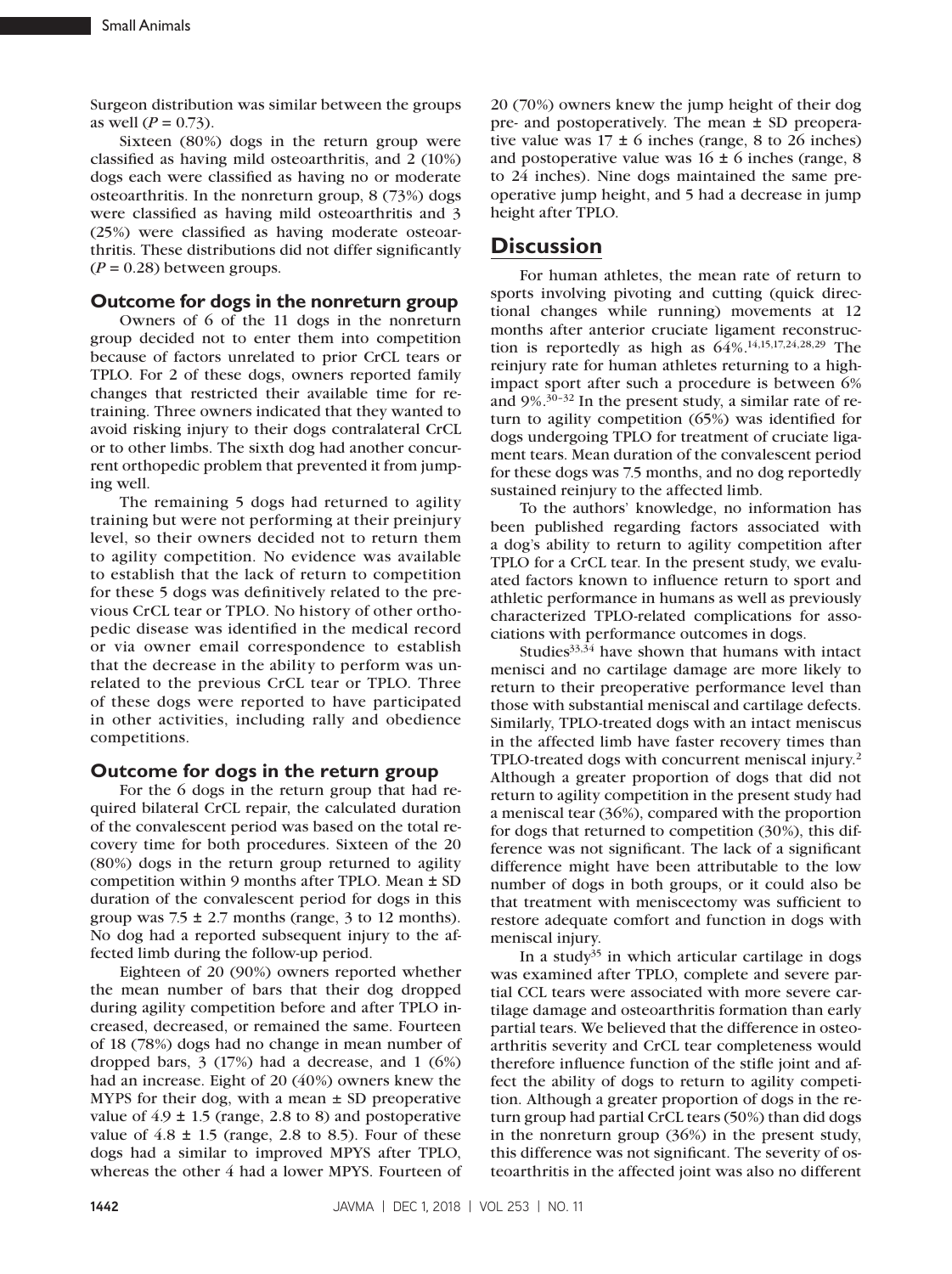between groups. Hence, we concluded that complete CrCL tear and osteoarthritis severity had no effect on a dogs' ability to return to agility competition after TPLO. However, it should be noted that osteoarthritis severity was low in the included dogs.

In human athletes, gender also influences the rate of return to sport, with women significantly less likely to return after anterior cruciate ligament reconstruction than men.36 This difference is believed to be due to hormonal differences.<sup>36</sup> No significant difference in sex distributions was identified between dogs in the return and nonreturn groups in the present study, but differences by neuter status (which would affect hormone status) were not evaluated owing to small numbers.

A return to preinjury level of sport is believed to represent the most rigorous assessment of surgical success in human sports medicine.<sup>14,17</sup> In 1 study,<sup>17</sup> 64% of human athletes returned to professional sports after anterior cruciate ligament reconstruction, but only 33% of those returning athletes were able to perform at their preinjury level. Because of these findings, we wanted to identify components of canine agility competitions that may be useful for assessing performance following orthopedic procedures. The variables considered included MYPS, mean number of dropped bars per race, and jump height. Agility titles were excluded as a potentially useful outcome variable because of the influence of time and skill level on achievement of competing dogs. Agility titles are based on performance in several races over the course of dog's career and are cumulative. Therefore, preoperative performance would influence achievement of these titles. This variable was also excluded because we wanted to consider variables that could be evaluated across all skill levels, from novice to champion.

In the study reported here, only 20% of owners whose dogs returned to agility recorded their dog's pre- and postoperative MYPS data, whereas most (70% to 90%) knew the trend in their dog's jump heights and numbers of dropped bars at these points. The questionnaire included no inquiry regarding whether owners based their responses on memory versus written records, and specific values for the number of dropped bars was excluded, therefore the accuracy of these data is unknown.

For dogs involved in AKC agility competitions, the AKC reports the awards a dog has received and the total points earned to achieve those awards. However, no publicly accessible database is available to provide information on specific agility performance variables. The available data pertaining to performance of dogs that returned to agility competition in the present study indicated that at least half of those dogs were performing at or superior to their preoperative level in all 3 evaluated categories after TPLO, as recalled or known by their owners. Because only 8 of 20 (40%) owners reported their dog's MYPS, possibly indicating that this is an uncommon variable for owners to track (providing the potential for recall bias) or that owners were unwilling to report their dog's change in MYPS (providing the potential for response bias), no conclusions could be drawn regarding overall performance of dogs that returned to agility competition after TPLO.

No information was collected in the present study regarding degree of agility competition experience held by dogs prior to TPLO, and this variable could have been important to control for in our analysis. For example, outcomes for an inexperienced dog with room to improve in both time and accuracy could be expected to differ from those for an experienced dog with little room to improve, thereby affecting the degree of postoperative improvement. This lack of information represents a study limitation and should be considered in future investigations of agility performance.

An important factor to consider when interpreting the results of the present study is that dogs, unlike people, are not responsible for the decision to return to sport after an injury. When questioned, 6 of the 11 owners whose dogs did not return to agility competition reported that this decision was made because of an inability or unwillingness to train their dog and not because of factors related to their dog's ability to perform. Several of these owners also reported that although their dog did not return to agility competition, the dog did participate in rally and obedience competitions. Consequently, the rate of return to competition could have been even higher had these dogs been allowed to attempt retraining. It is important to consider the influence of the owner's time and finances when evaluating rate of return to agility competition because these variables could represent important confounding factors in the present and future studies.

Further research is warranted into rates of return to agility competition and durations of convalescent periods for stifle joint stabilization procedures other than TPLO. These objective outcome measurements could then be compared among procedures and assist in the identification of an optimal joint stabilization method for dogs with a CrCL tear. Additional research is also needed to validate the outcome variables reported here for objective measurement of agility performance. A prospective study design could avoid caregiver response bias and allow for standardized clinical postoperative follow-up that includes evaluation of limb function with validated mechanical testing methods such as force plate or electronic pressure analysis.

## **Acknowledgments**

The authors report that there were no conflicts of interest. The authors thank Dr. Quinn Hart and Justin Merz for assistance with the statistical analysis.

## **Footnotes**

SurveyMonkey, Palo Alto, Calif. Available at www.surveymonkey. com. Accessed Sep 15, 2014.